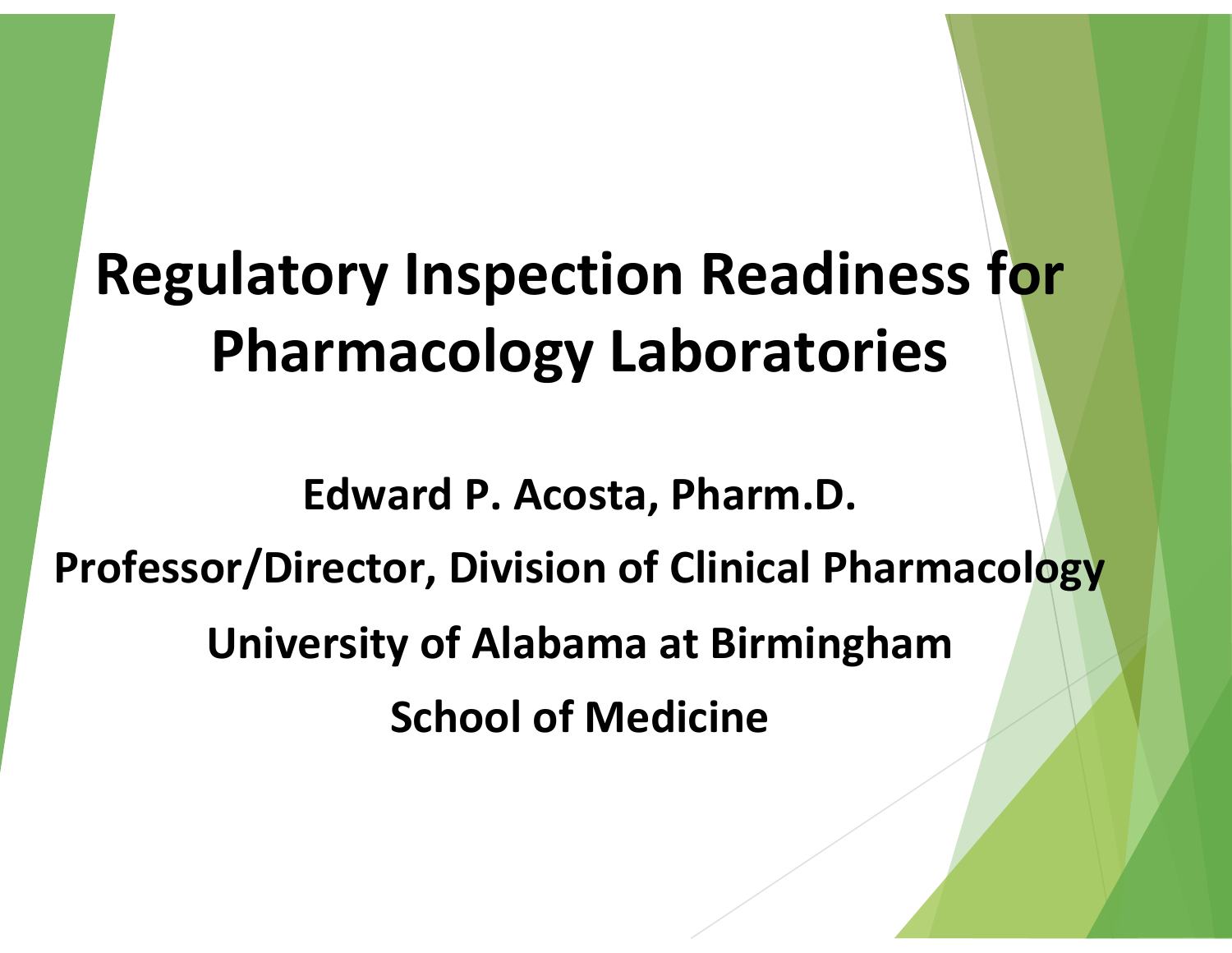### Regulatory Readiness

- n■ FDA Audit Expectations and Realities
- n**Previous Experiences**
- Requirements
	- $\square$ Immediate and continual
- n■ Getting there, and staying there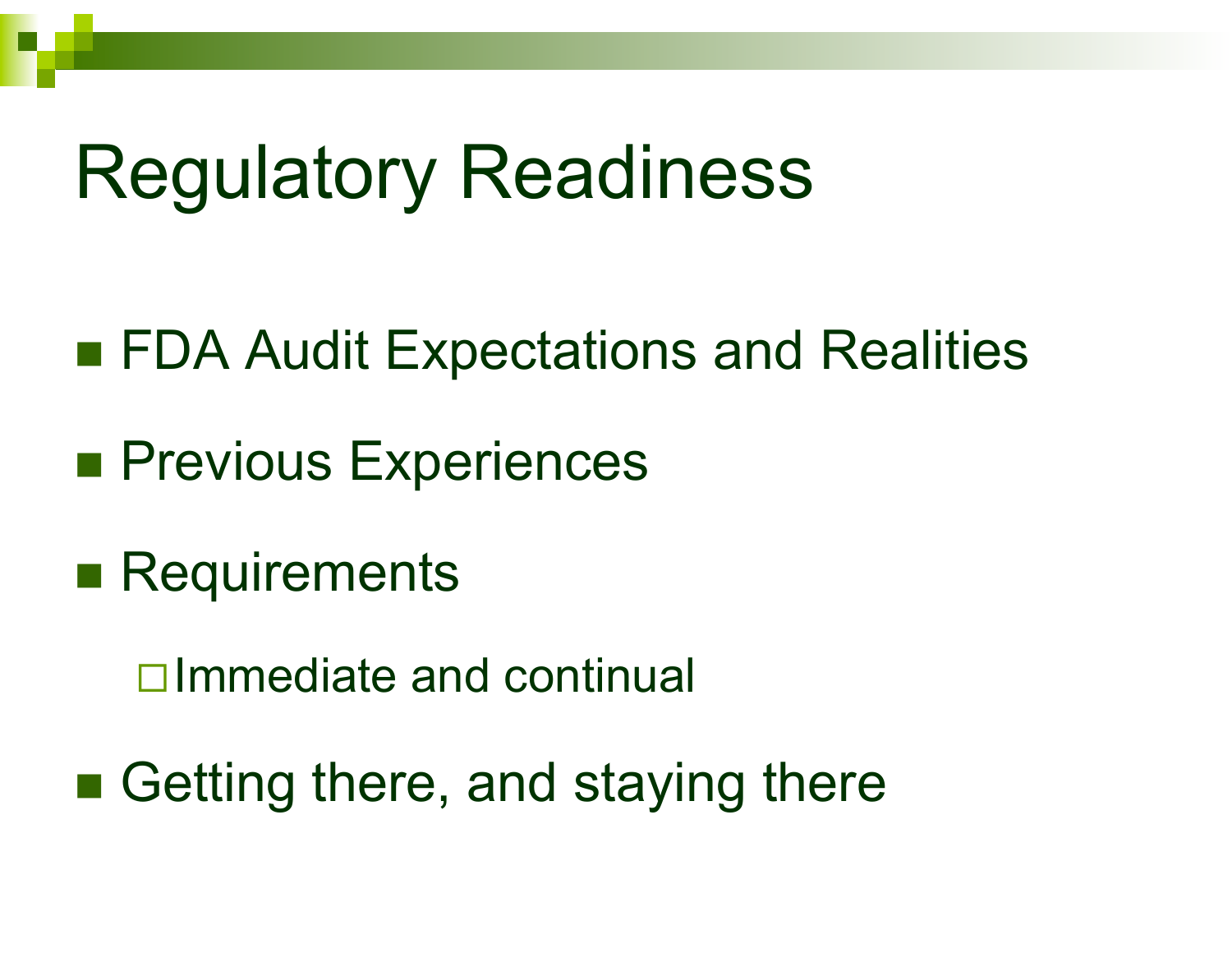# Expectations and Realities

#### $\blacksquare$  Expectation

 $\square$  Everything will be scrutinized

 $\Box$  Full GLP laboratory audit

#### ■ Reality

 $\Box$  Generally study specific, focus on daily activities of data generation, work flow

 $\square$  Lab is the focus

 $\blacksquare$  PK results/analyses rarely audited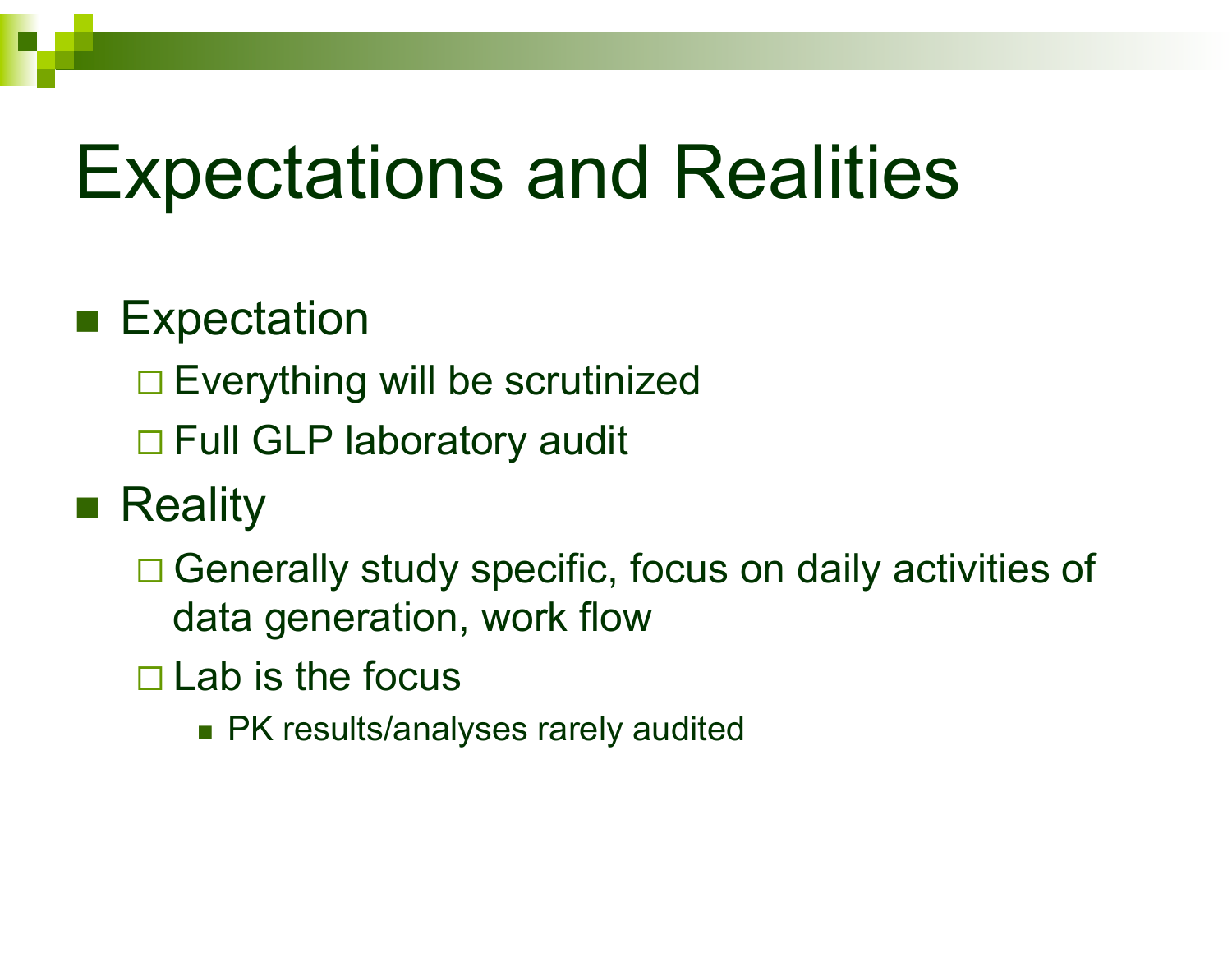### Previous Experiences

- Lab personnel are key to the process  $\Box$  Must be well-trained, focused individuals
- **Organization is critical** 
	- $\square$ Data/information needs to be recalled efficiently
- Data Integrity
	- **□Intact, sufficient, supporting documentation**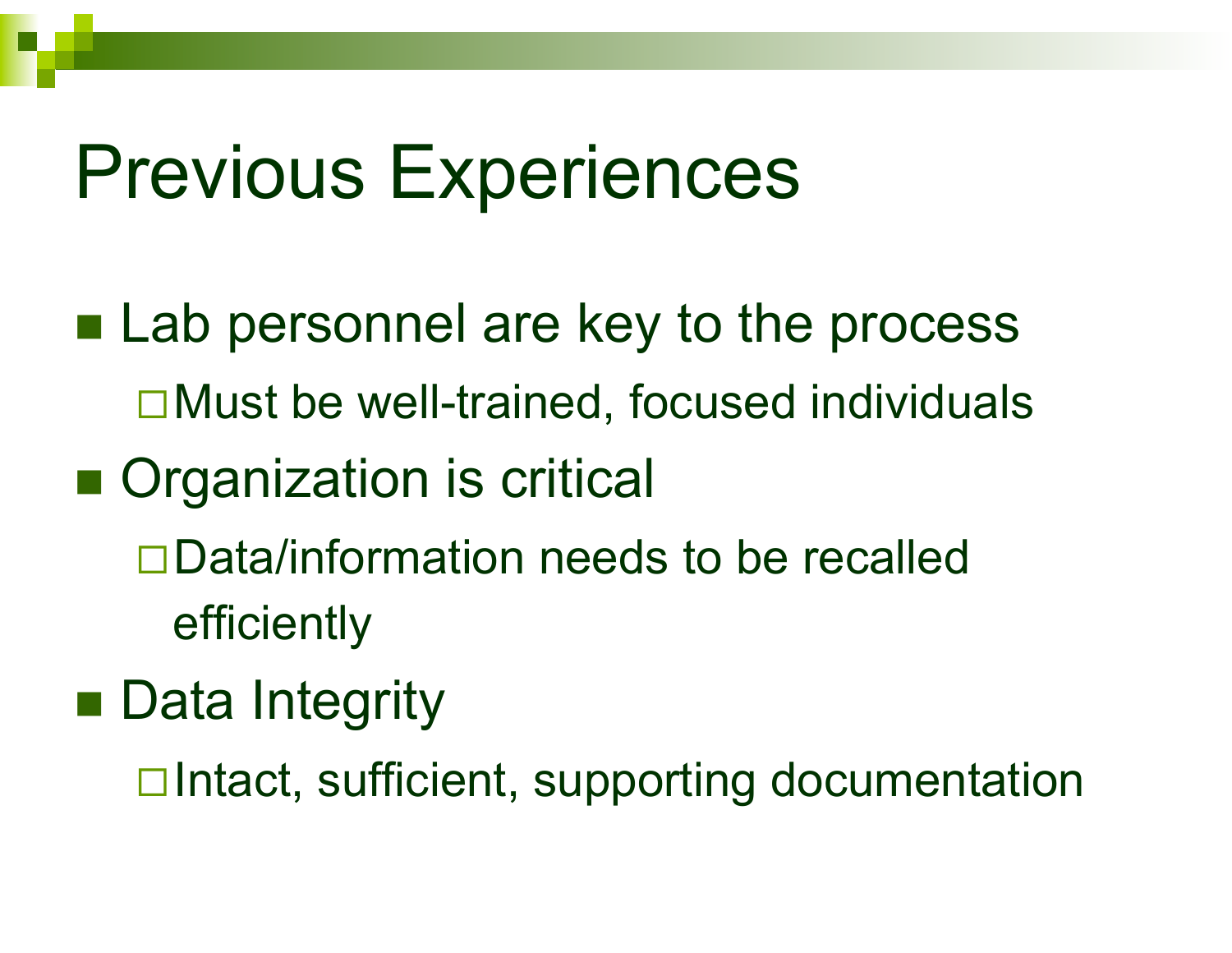### Previous Experiences

### $\blacksquare$  Fall, 2017

- $\square$  We received a 483
- $\Box$  Lab manager at the time did not:
	- $\blacksquare$  Follow our own SOPs
	- **Notable SOPs that were needed Fig. 3.**
	- Document daily assay activities
	- $\blacksquare$  Properly document assay validation
	- **n** Maintain sufficient organization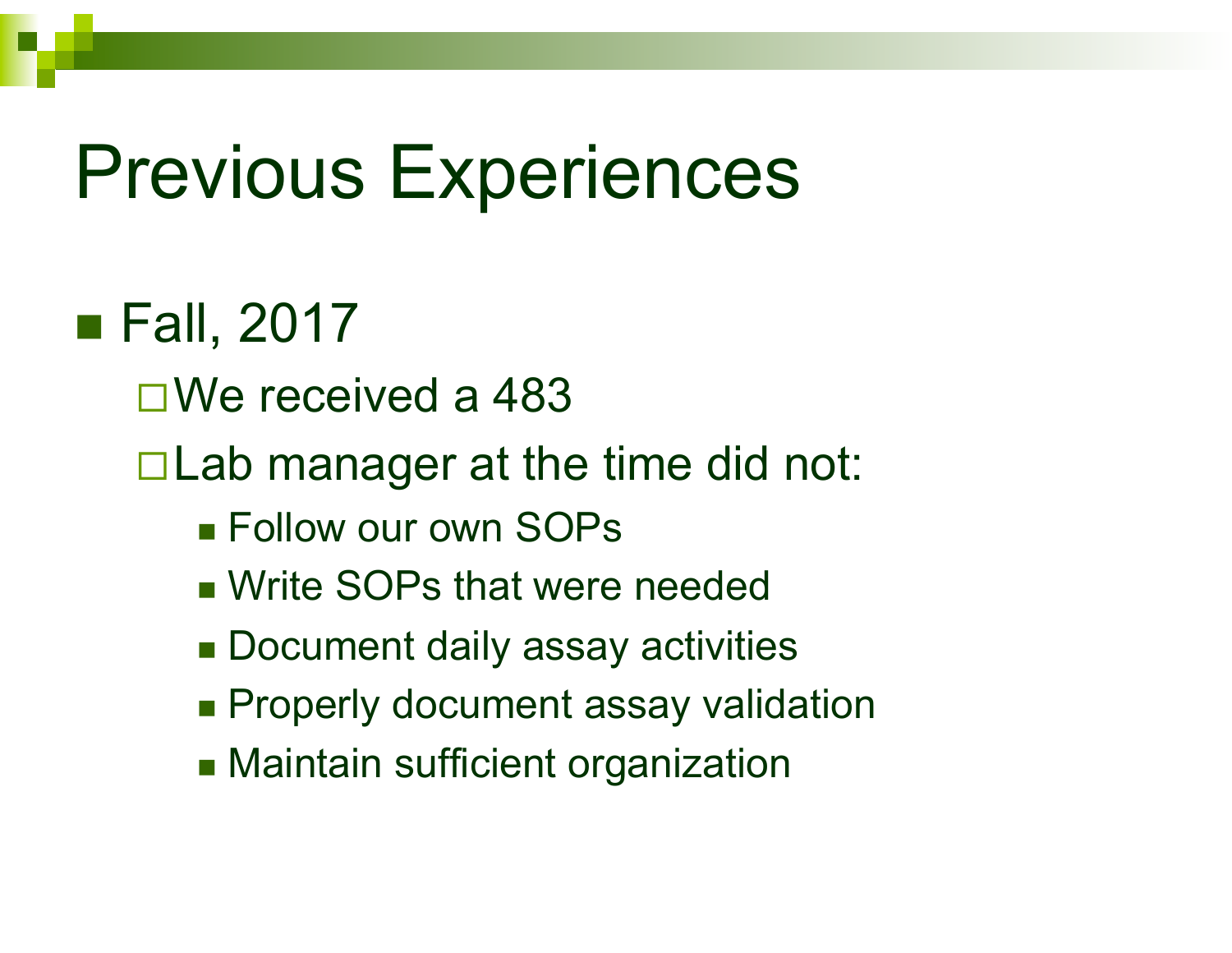### Previous Experiences

- Following the audit
	- $\Box$  Remaining lab staff worked 28 days straight to address 483 observations
	- □All observations were addressed to FDA satisfaction within the required response period, sNDA approved
- n■ Lab has been restructured and all previous deficiencies have been resolved
- n■ Lab is fully GCP/GLP compliant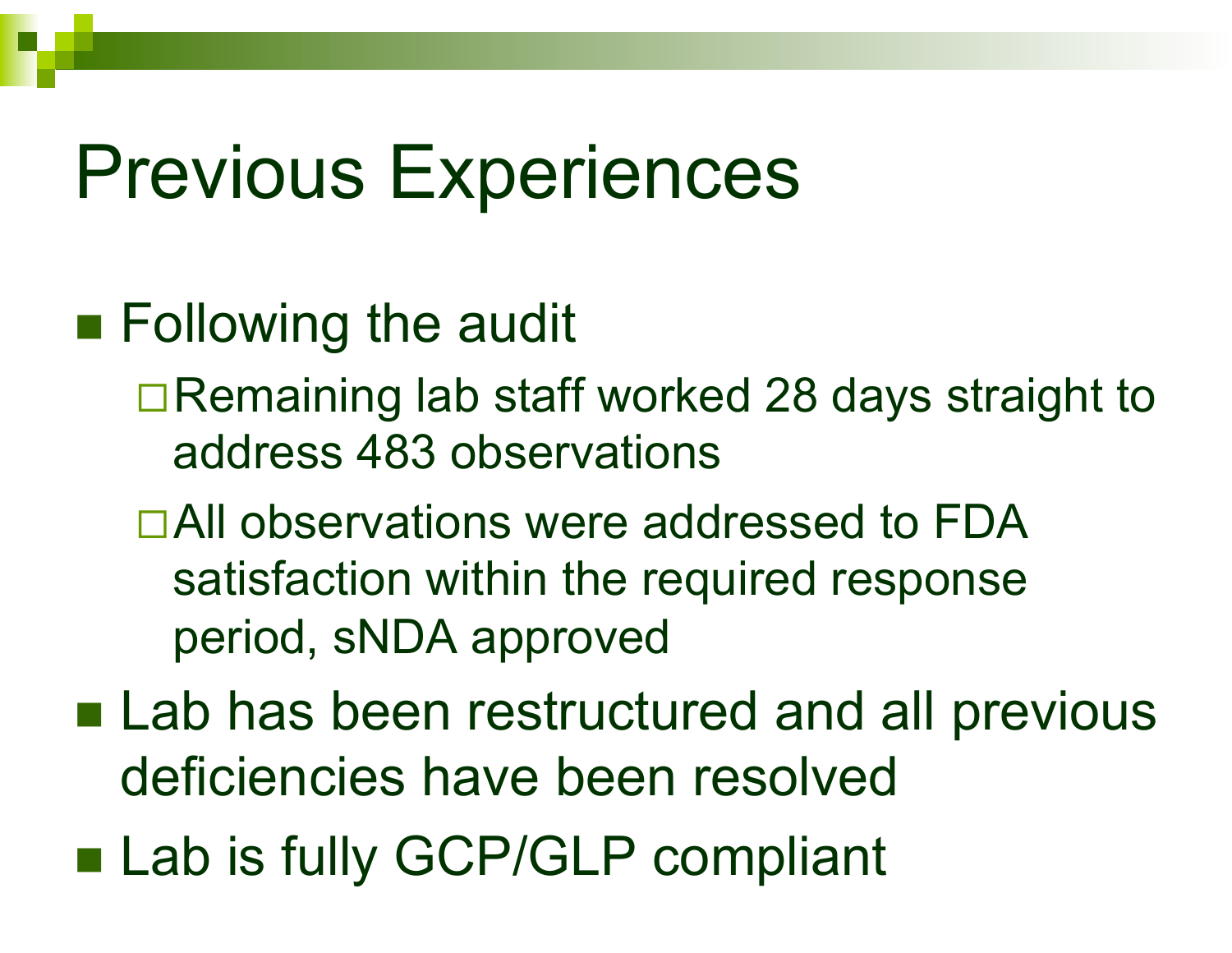# Elements of FDA Compliance

#### ■ Safety

- **n Organization and Personnel**
- Facilities and Equipment
- **n Laboratory Information Systems**
- Verification of Performance Specifications
- Standard Operating Procedures
- **n Quality Management**
- Specimen Management and Tracking
- Records and Reports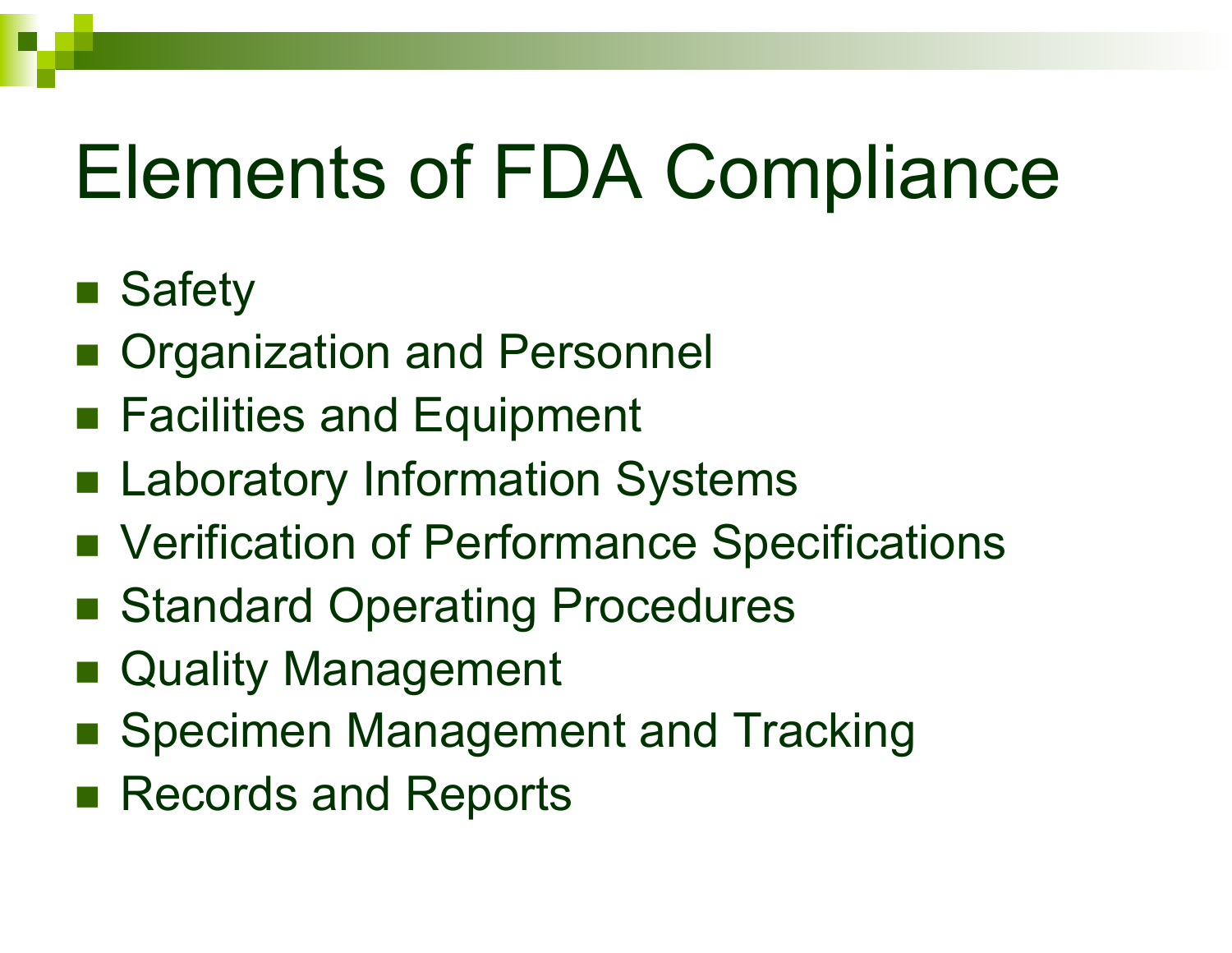# **Requirements**

- **n Organization and Personnel** 
	- $\square$  Org. chart, training files,
- Facilities and Equipment
	- **□ Controlled access, Installation, Operational &** Performance Qualifications (IQ/OQ/PQ), maint. records
- **n Laboratory Information Systems** 
	- $\square$  Software validation, disaster recovery plans
- Verification of Performance Specifications  $\Box$  Assay validation, external proficiency testing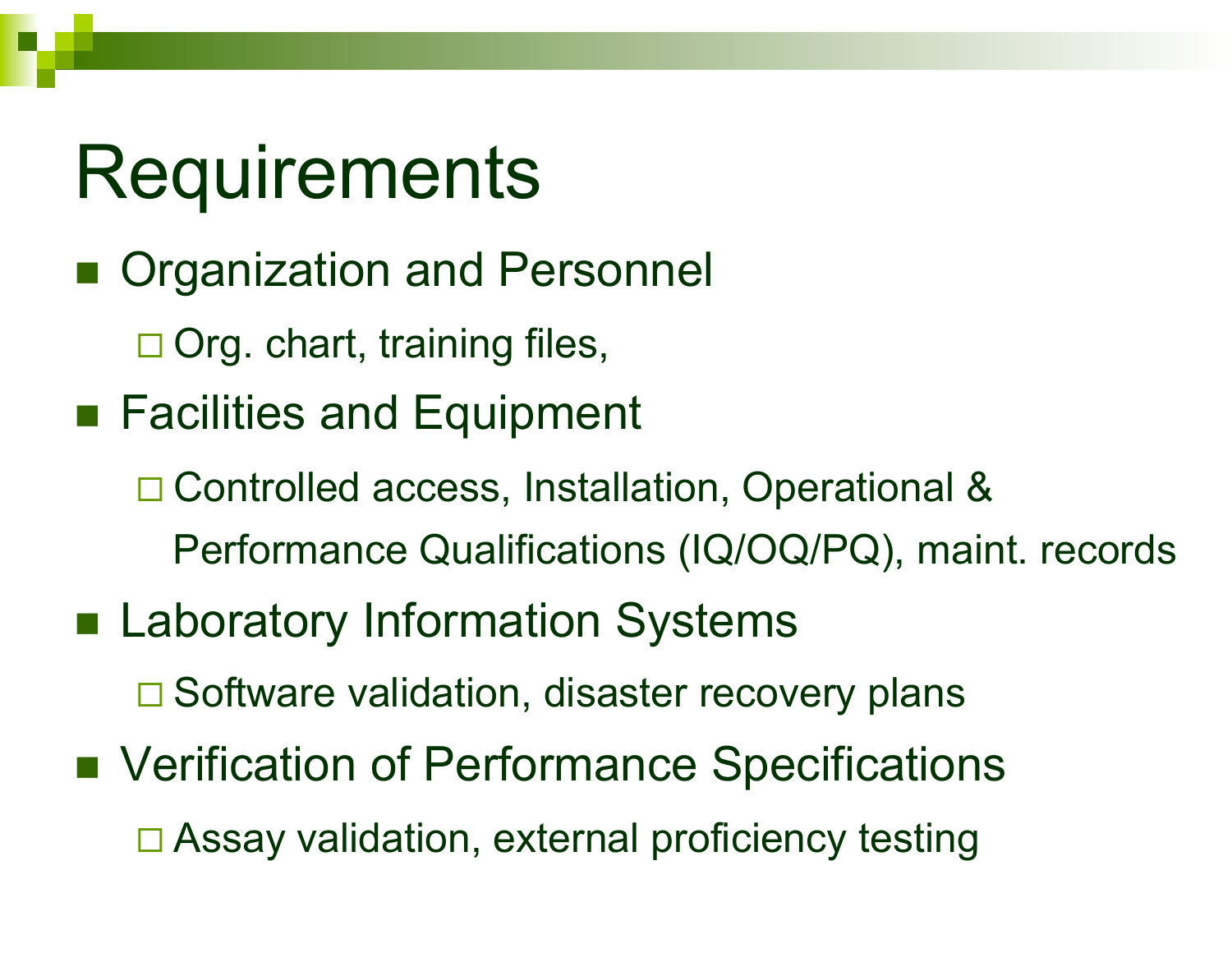### **Requirements**

- n■ Standard Operating Procedures  $\square$  SOP for everything, even how to write an SOP
- Quality Management □Data reviews/checks, CPQA
- Specimen Management and Tracking □ Primarily LDMS
- n■ Records and Reports

 $\Box$  Folders for study data, equipment records (pipette calibrations, freezer temps, balances)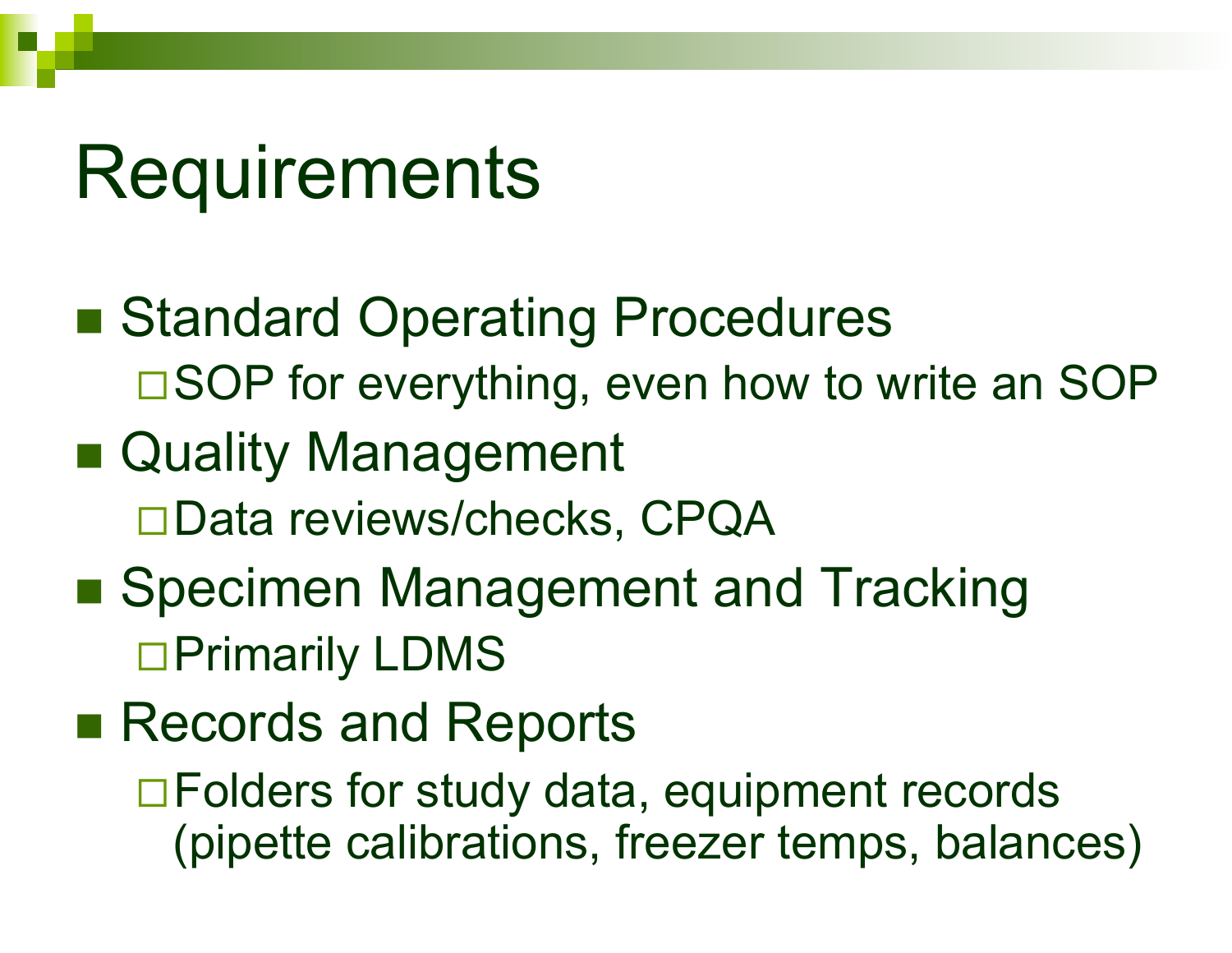- Any lab wishing to become FDA compliant should:
	- $\Box$  Find an outside audit source (e.g., industry, CPQA)
	- $\Box$  This can initially be done electronically, but site visit is useful
	- $\square$  Make a list of every deficiency. Start with small ones and work up to larger ones
		- Small (SOPs, training, documentation)
		- **Large (disaster recovery plans, software validation,** emergency power redundancy)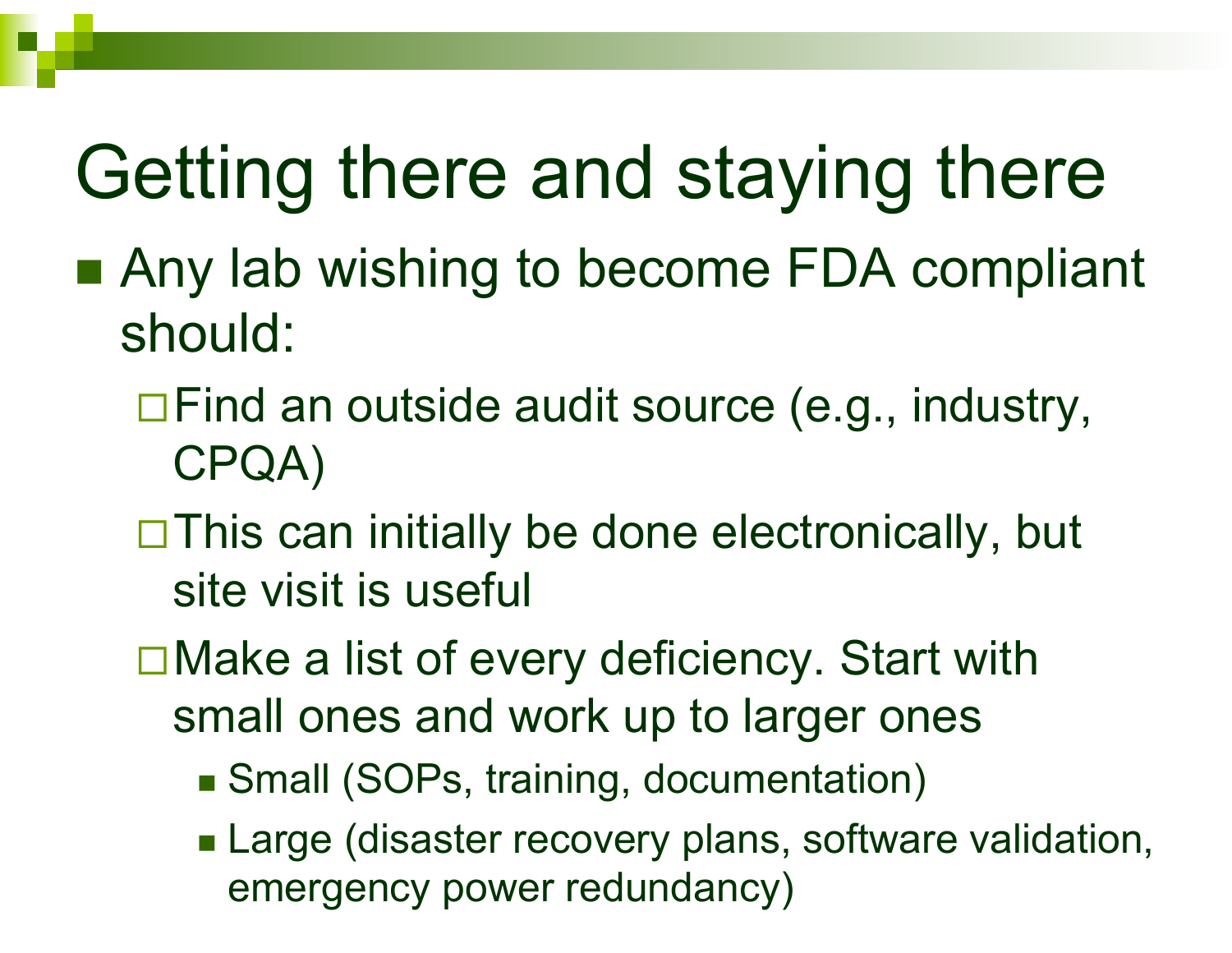#### n<br>1970<br>1970 ■ Basic building blocks

- $\square$  Is your facility (lab) adequate (space, security)?
- $\square$  Develop organizational structure
- $\Box$  Assign staff to SOP development (we have  $\sim$ 25)
	- **n** Governs how the lab operates
- $\square$  Make sure all are trained to perform their responsibilities (internal vs. external)
- $\square$  Instrumentation compliance (e.g.,  $\lceil Q/OQ \rceil$
- □ Software validation (Cost us 15K for external consultant)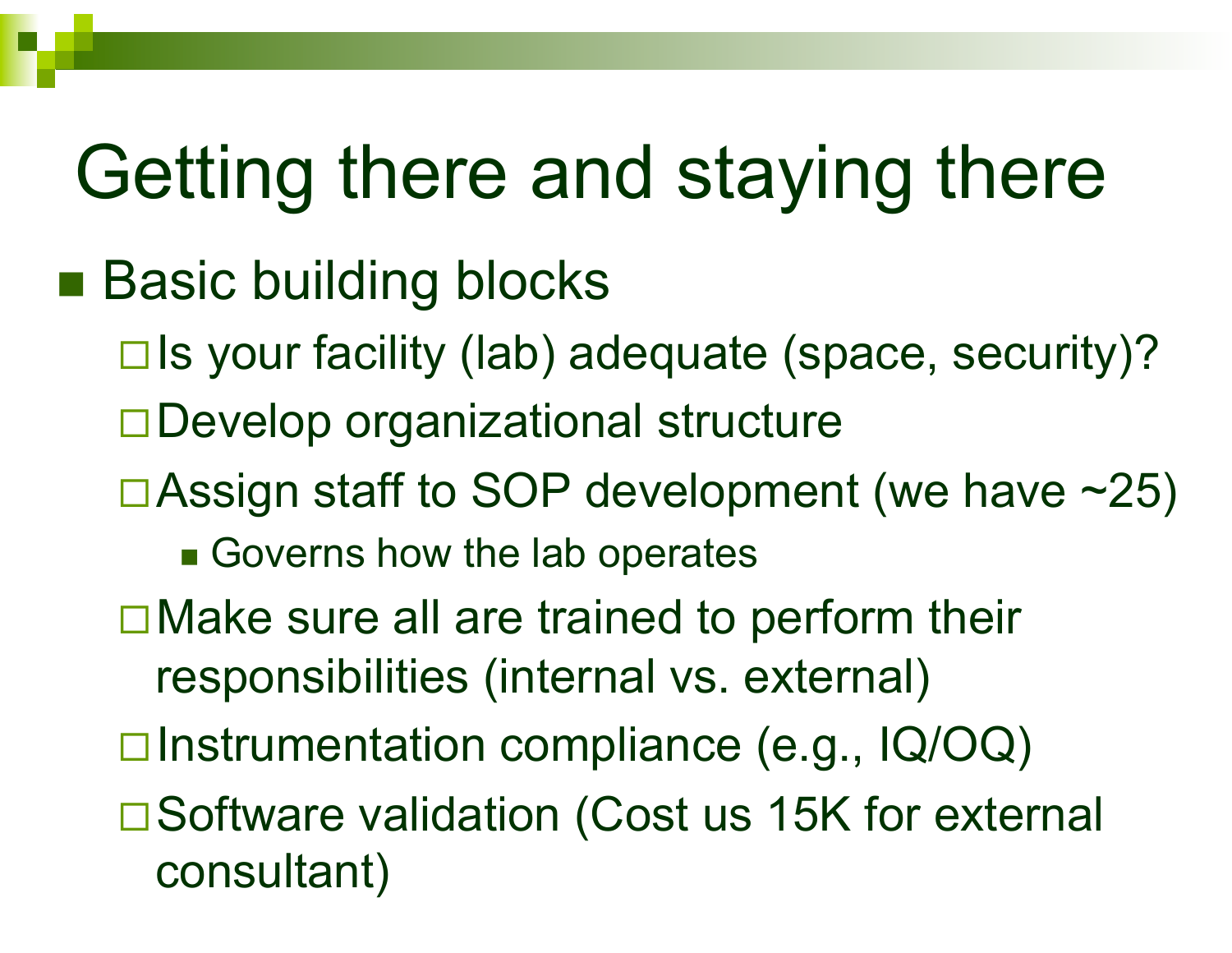- n■ Basic building blocks
	- **□Ensure proper data back-up** 
		- $\blacksquare$  Redundancy is key
	- □Validate your assays
		- $\textcolor{red}{\blacksquare}$  FDA guidance on bioanalytical method validation
		- $\blacksquare$  CPQA
	- □Run study samples
		- Daily assay worksheet, supporting documentation (e.g., QC/mobile phase preps, curve preps)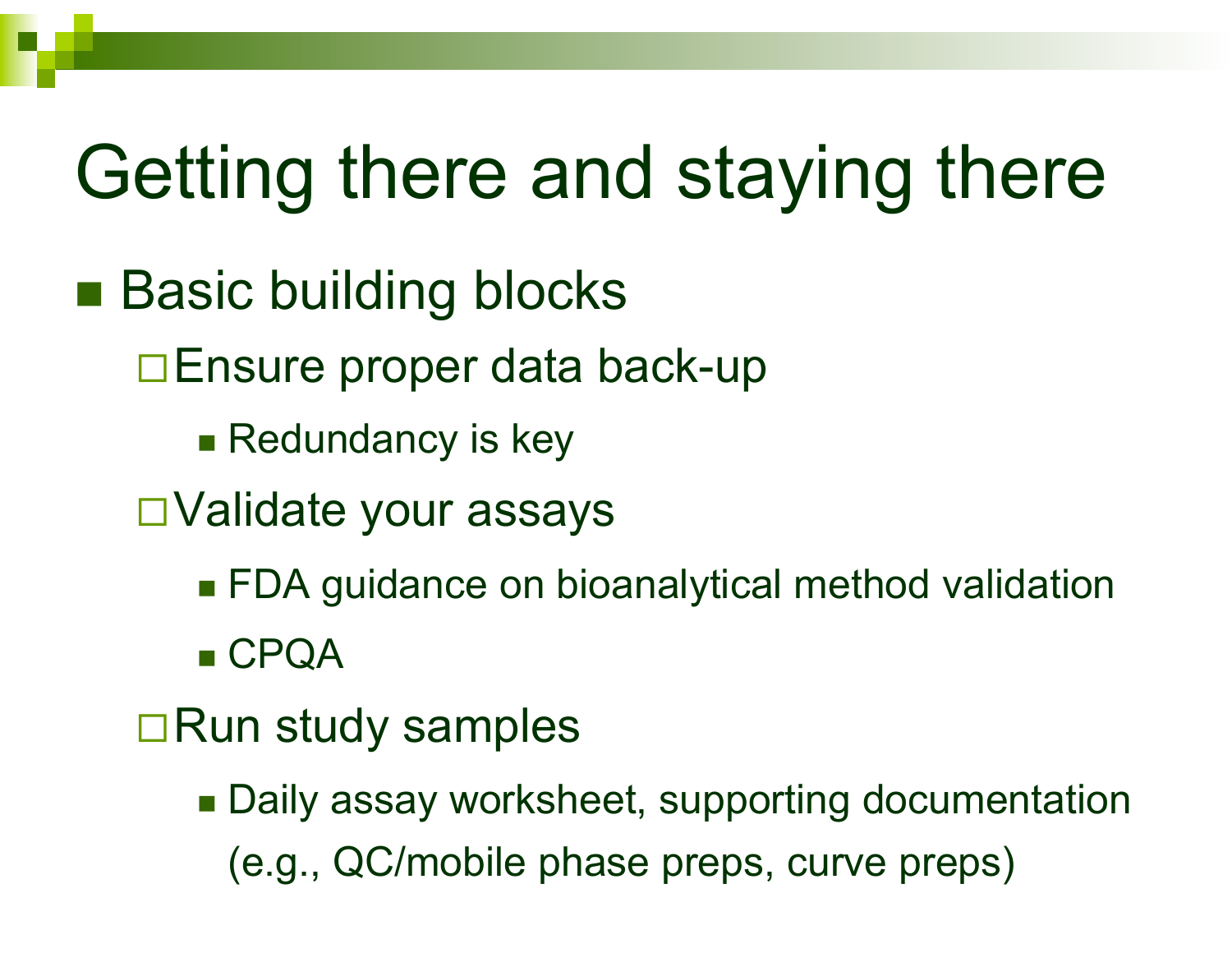- n■ Data review/check by others
- n■ Report Data
	- □Enter into LDMS
	- $\square$  Bioanalytical report (BAR) for submissions
- Data Maintenance and Archival  $\Box$  Ability to access old data
- n■ Oftentimes companies want to use old data for sNDA – so best to be consistently compliant